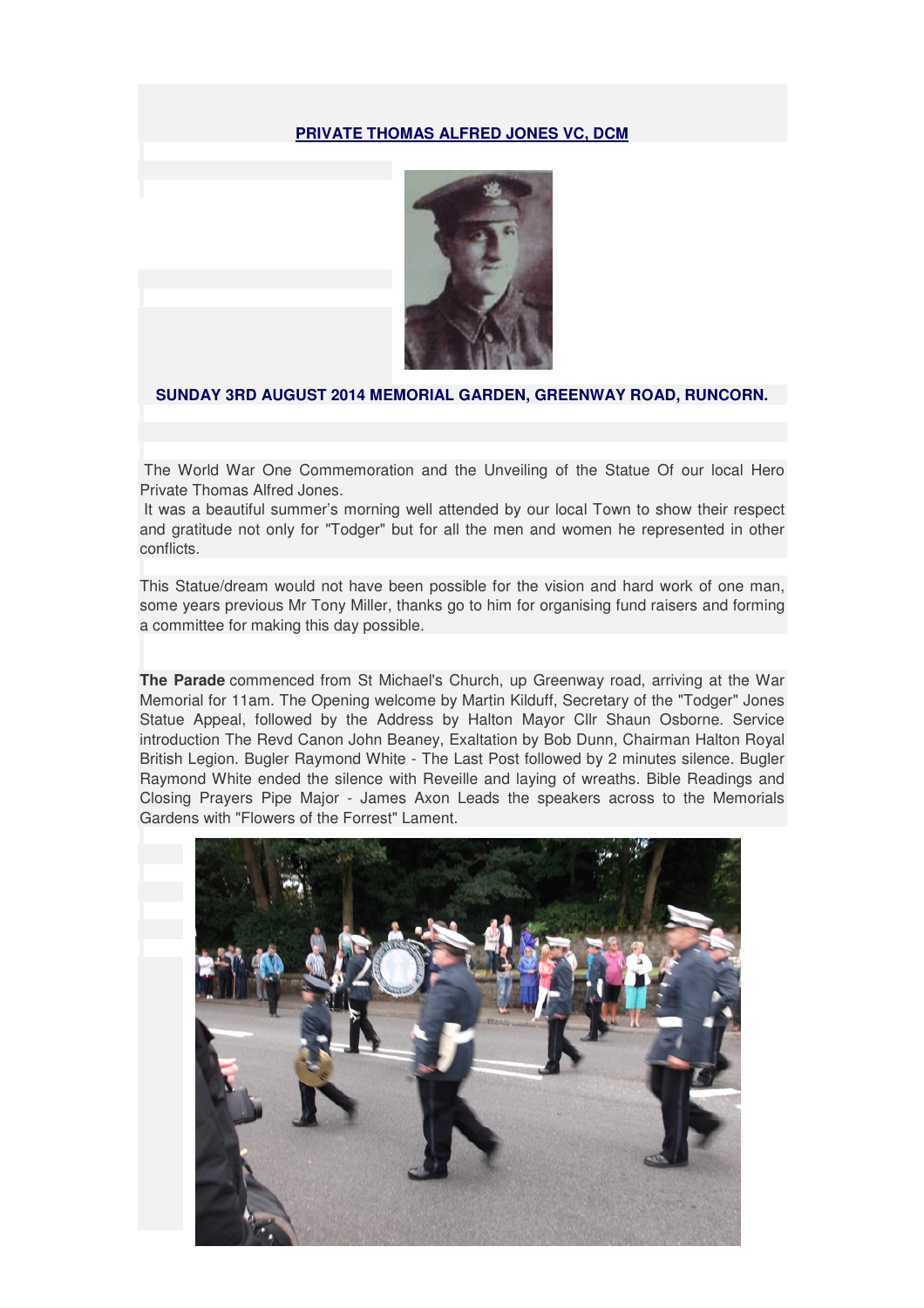**The Statue Unveiling** - Address by Neil Thornton, Chairman of "Todger" Jones Statue Appeal. Address by Major Rob Prentice Mercian Regiment. Address by Rob Polhill Leader Halton Borough Council introducing the unveiling. Current serving and Veterans assisting with the unveiling, Jim Duckworth, Harry Langton, Steve Mainwaring, Kealan Ashley.



Sculptor by David Annand from Scotland



Thomas Alfred Jones known locally as "Todger" Jones was born 25th December 1880 and Died 30th January 1956 age 75, buried on the 3rd Feb 1956 section 11 grave 399 at Runcorn cemetery. He was a Private in the 22nd Battalion Cheshire Regiment and won 3 medals for his outstanding bravery in the 1st World War: the Distinguished Conduct Medal, Territorial Efficiency Medal and the Victoria Cross. The latter for when he captured 102 prisoners single handed at the battle of Morval 25th September 1916.